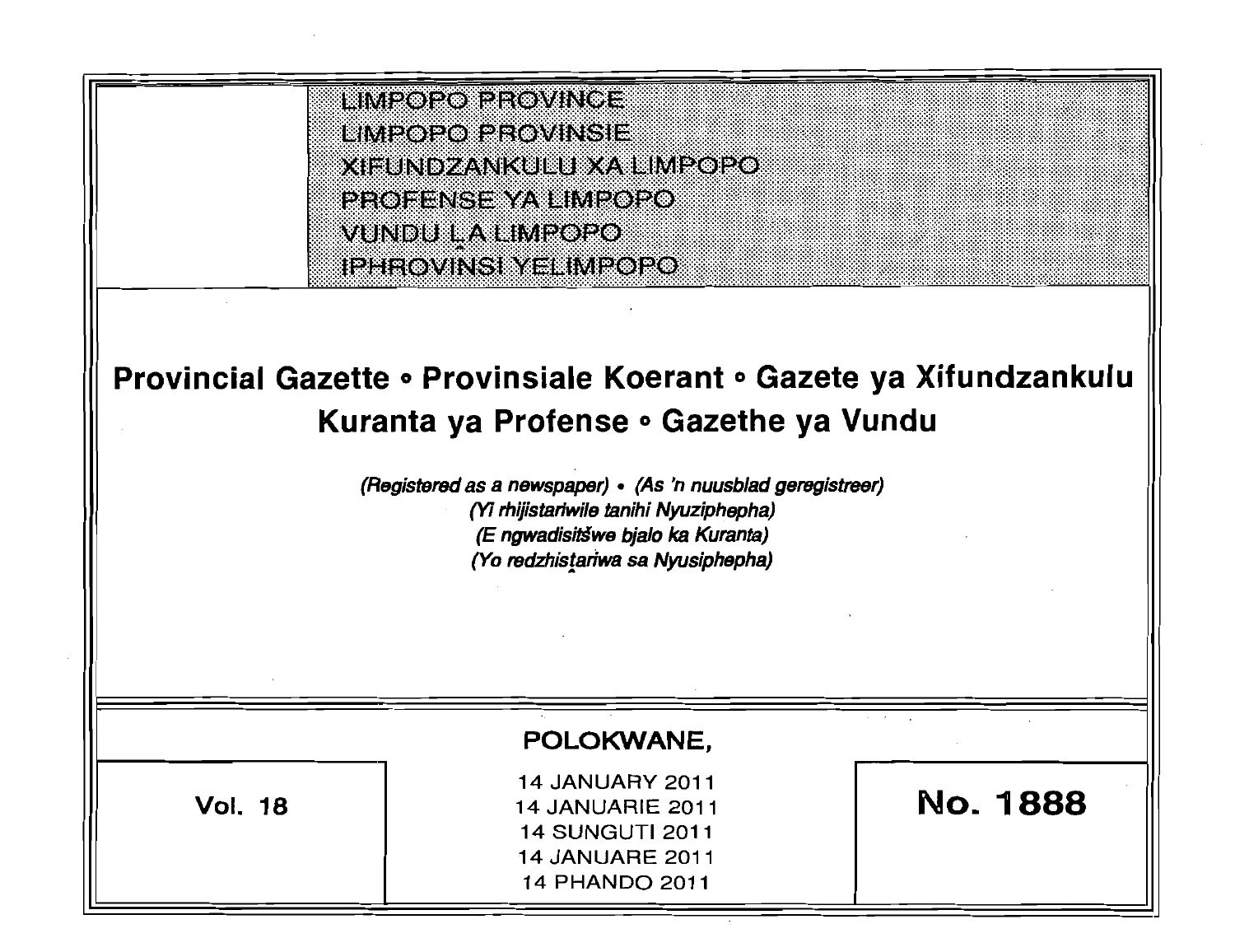# **IMPORTANT NOTICE**

**The Government Printing Works will not be held responsible for faxed documents not received due to errors on the fax machine or faxes received which are unclear or incomplete. Please be advised that an "OK" slip, received from a fax machine, will not be accepted as proof that documents were received by the GPW for printing. If documents are faxed to the GPW it will be the sender's responsibility to phone and confirm that the documents were received in good order.** 

**Furthermore the Government Printing Works will also not be held responsible for cancellations and amendments which have not been done on original documents received from clients.** 

No. Page Gazette

# **CONTENTS • INHOUD**

÷.

No. No.

| <b>GENERAL NOTICES • ALGEMENE KENNISGEWINGS</b> |                                                                                               |     |      |  |
|-------------------------------------------------|-----------------------------------------------------------------------------------------------|-----|------|--|
| 1                                               |                                                                                               | 8   | 1888 |  |
| 1                                               |                                                                                               | 8   | 1888 |  |
| 2                                               | Town-planning and Townships Ordinance (15/1986): Polokwane/Perskebult Amendment Scheme 191    | 8   | 1888 |  |
| 2                                               | Ordonnansie op Dorpsbeplanning en Dorpe (15/1986): Polokwane/Perskebult-wysigingskema 191     | 9   | 1888 |  |
| 3                                               | Town-planning and Townships Ordinance (15/1986): Polokwane/Perskebult Amendment Scheme 193    | 9   | 1888 |  |
| з                                               | Ordonnansie op Dorpsbeplanning en Dorpe (15/1986): Polokwane/Perskebult-wysigingskema 193     | 9   | 1888 |  |
| 5                                               |                                                                                               | 10  | 1888 |  |
| 5                                               |                                                                                               | 10  | 1888 |  |
| 6                                               |                                                                                               | 10  | 1888 |  |
| 6                                               |                                                                                               | 11  | 1888 |  |
| 7                                               |                                                                                               | 11  | 1888 |  |
| 7                                               |                                                                                               | 11  | 1888 |  |
| 8                                               |                                                                                               | 11  | 1888 |  |
| 8                                               |                                                                                               | 12  | 1888 |  |
| 9                                               |                                                                                               | 12  | 1888 |  |
| 9                                               | Wet op die Opheffing van Beperkings (84/1967): Opheffing van voorwaardes: Erf 1923, Seshego A | 13  | 1888 |  |
| 10                                              |                                                                                               | 13  | 1888 |  |
| 10                                              |                                                                                               | 13  | 1888 |  |
|                                                 | <b>LOCAL AUTHORITY NOTICES • PLAASLIKE BESTUURSKENNISGEWINGS</b>                              |     |      |  |
|                                                 | Town-planning and Townships Ordinance (15/1986): Polokwane/Perskebult Amendment Scheme 195    | 15  | 1888 |  |
|                                                 | Ordonnansie op Dorpsbeplanning en Dorpe (15/1986): Polokwane/Perskebult-wysigingskema 195     | .15 | 1888 |  |

| $\sim$ or communities of European ming on Europe (10/1000). Foreintation enchologically ingentental recommunities and | $\sim$ |
|-----------------------------------------------------------------------------------------------------------------------|--------|
| 3 Town-planning and Townships Ordinance (15/1986): Greater Tzaneen Municipality: Tzaneen Amenement Scheme             |        |
|                                                                                                                       | 1888   |
| 3 Ordonnansie op Dorpsbeplanning en Dorpe (15/1986): Groter Tzaneen Munisipaliteit: Tzaneen-wysigingskema 148         | 1888   |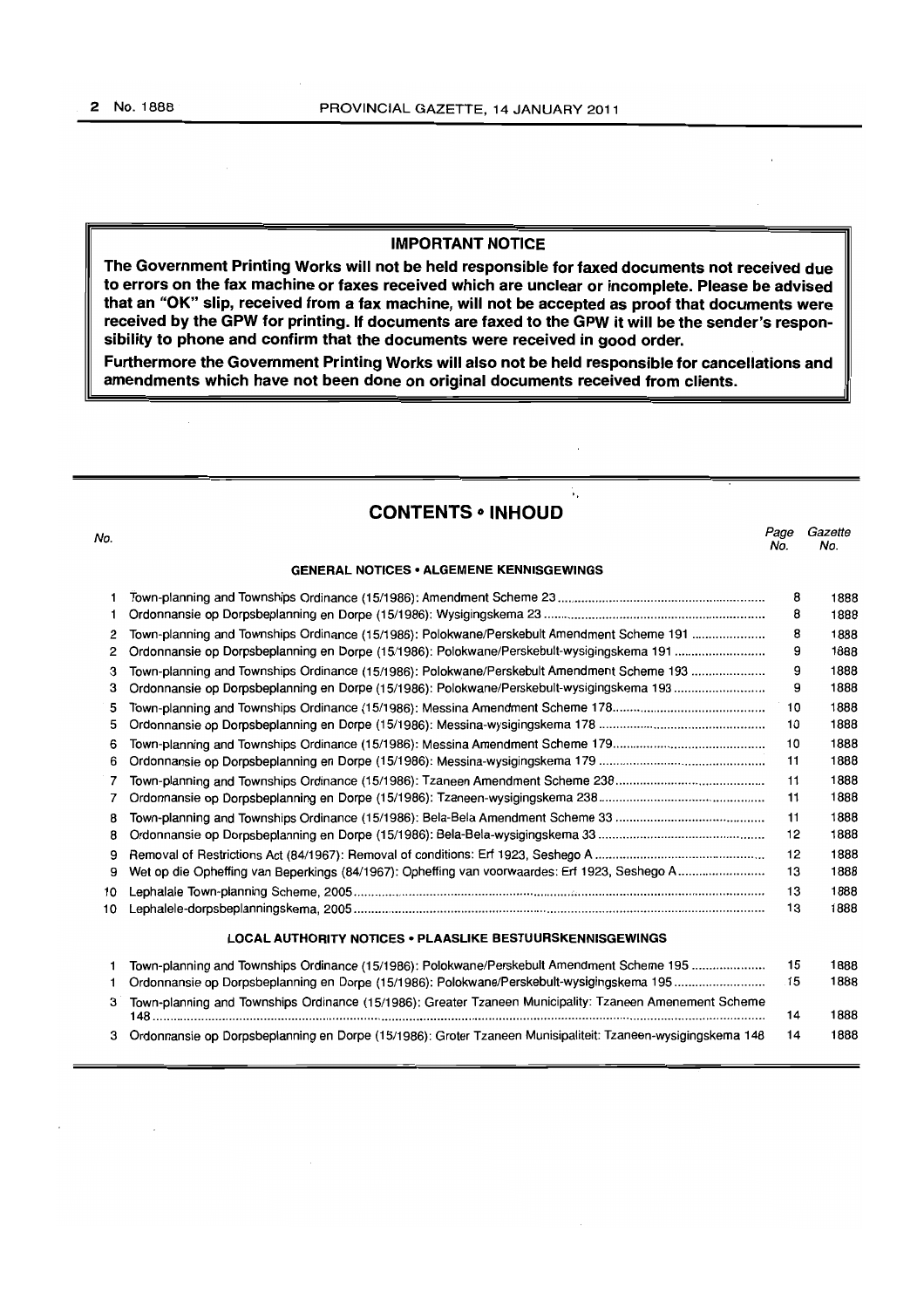| <b>IMPORTANT NOTICE</b>                                                                                                                                               |  |  |  |  |
|-----------------------------------------------------------------------------------------------------------------------------------------------------------------------|--|--|--|--|
| The                                                                                                                                                                   |  |  |  |  |
| <b>Limpopo Provincial Gazette Function</b>                                                                                                                            |  |  |  |  |
| will be transferred to the                                                                                                                                            |  |  |  |  |
| <b>Government Printer in Pretoria</b>                                                                                                                                 |  |  |  |  |
| as from 1 November 2004                                                                                                                                               |  |  |  |  |
| <b>NEW PARTICULARS ARE AS FOLLOWS:</b>                                                                                                                                |  |  |  |  |
| <b>Postal address:</b><br><b>Physical address:</b>                                                                                                                    |  |  |  |  |
| <b>Government Printing Works</b><br>Private Bag X85<br>149 Bosman Street<br>Pretoria<br>Pretoria<br>0001                                                              |  |  |  |  |
| New contact persons: Louise Fourie Tel.: (012) 334-4686<br>Mrs H. Wolmarans Tel.: (012) 334-4591                                                                      |  |  |  |  |
| Fax number: (012) 323-8805                                                                                                                                            |  |  |  |  |
| E-mail address: hester.wolmarans@gpw.gov.za<br>louise.fourie@gpw.gov.za                                                                                               |  |  |  |  |
| <b>Contact person for subscribers:</b>                                                                                                                                |  |  |  |  |
| Mrs J. Wehmeyer Tel.: (012) 334-4753<br>Fax.: (012) 323-9574                                                                                                          |  |  |  |  |
| This phase-in period is to commence from 15 October 2004 (suggest date of advert)<br>and notice comes into operation as from 1 November 2004.                         |  |  |  |  |
| Subscribers and all other stakeholders are advised to send their advertisements<br>directly to the Government Printing Works, two weeks before the 1st November 2004. |  |  |  |  |
| In future, adverts have to be paid in advance<br>before being published in the Gazette.                                                                               |  |  |  |  |
| <b>Advertising Manager</b>                                                                                                                                            |  |  |  |  |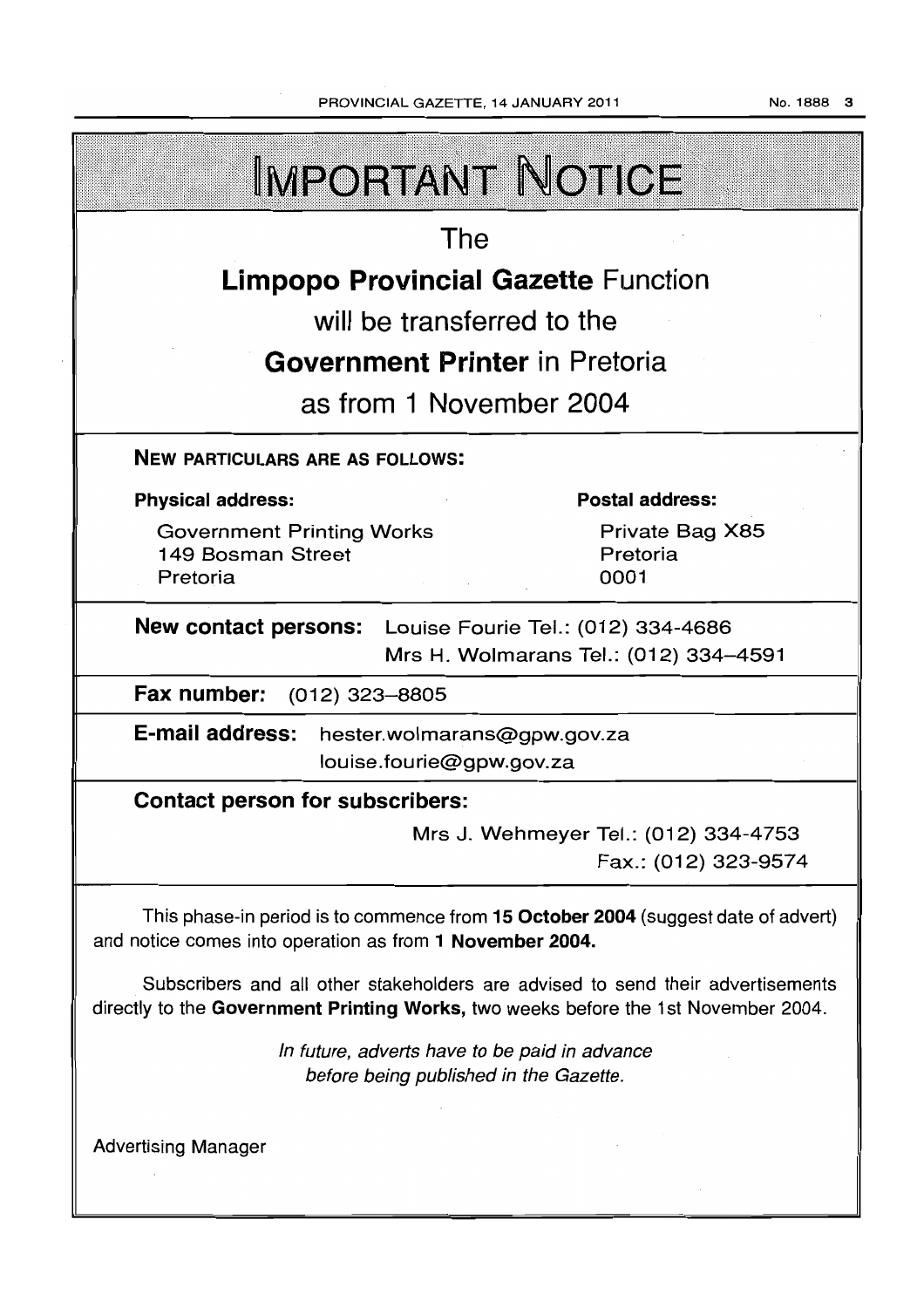IT IS THE CLIENTS RESPONSIBILITY TO ENSURE THAT THE CORRECT AMOUNT IS PAID AT THE CASHIER OR DEPOSITED INTO THE GOVERNMENT PRINTING WORKS BANK ACCOUNT AND ALSO THAT THE REQUISITION/COVERING LETTER TOGETHER WITH THE ADVERTISEMENTS AND THE PROOF OF DEPOSIT REACHES THE GOVERNMENT PRINTING WORKS IN TIME FOR INSERTION IN THE PROVINCIAL GAZETTE.

**No ADVERTISEMENTS** WILL **BE PLACED WITHOUT PRIOR PROOF OF PRE-PAYMENT.** 

|                             | $\frac{1}{4}$ page R 215.43<br>Letter Type: Arial<br>Size: 10 |  |
|-----------------------------|---------------------------------------------------------------|--|
|                             | Line Spacing: At:<br>Exactly<br>11pt                          |  |
|                             |                                                               |  |
|                             |                                                               |  |
| A PRICE                     |                                                               |  |
| INCREASE OF                 | $\frac{1}{4}$ page R 430.87                                   |  |
| 14.97% WILL BE              | Letter Type: Arial<br>Size: 10<br>Line Spacing: At:           |  |
| EFFECTIVE ON<br>ALL TARIFFS | Exactly<br>11pt                                               |  |
| FROM                        |                                                               |  |
| <b>1 JUNE 2010</b>          |                                                               |  |
|                             |                                                               |  |
|                             |                                                               |  |
|                             | $\frac{1}{4}$ page R 646.31<br>Letter Type: Arial<br>Size: 10 |  |
|                             | Line Spacing: At:<br>Exactly<br>11pt                          |  |
|                             |                                                               |  |
|                             |                                                               |  |
|                             |                                                               |  |
|                             |                                                               |  |
|                             | $\frac{1}{4}$ page R 861.74                                   |  |
|                             | Letter Type: Arial<br>Size: 10<br>Line Spacing: At:           |  |
|                             | Exactly<br>11pt                                               |  |

 $C$ ! DECOIDTION' R 187 80 DED VEAD  $I$  R 861 74 DER DAGE =  $25CM$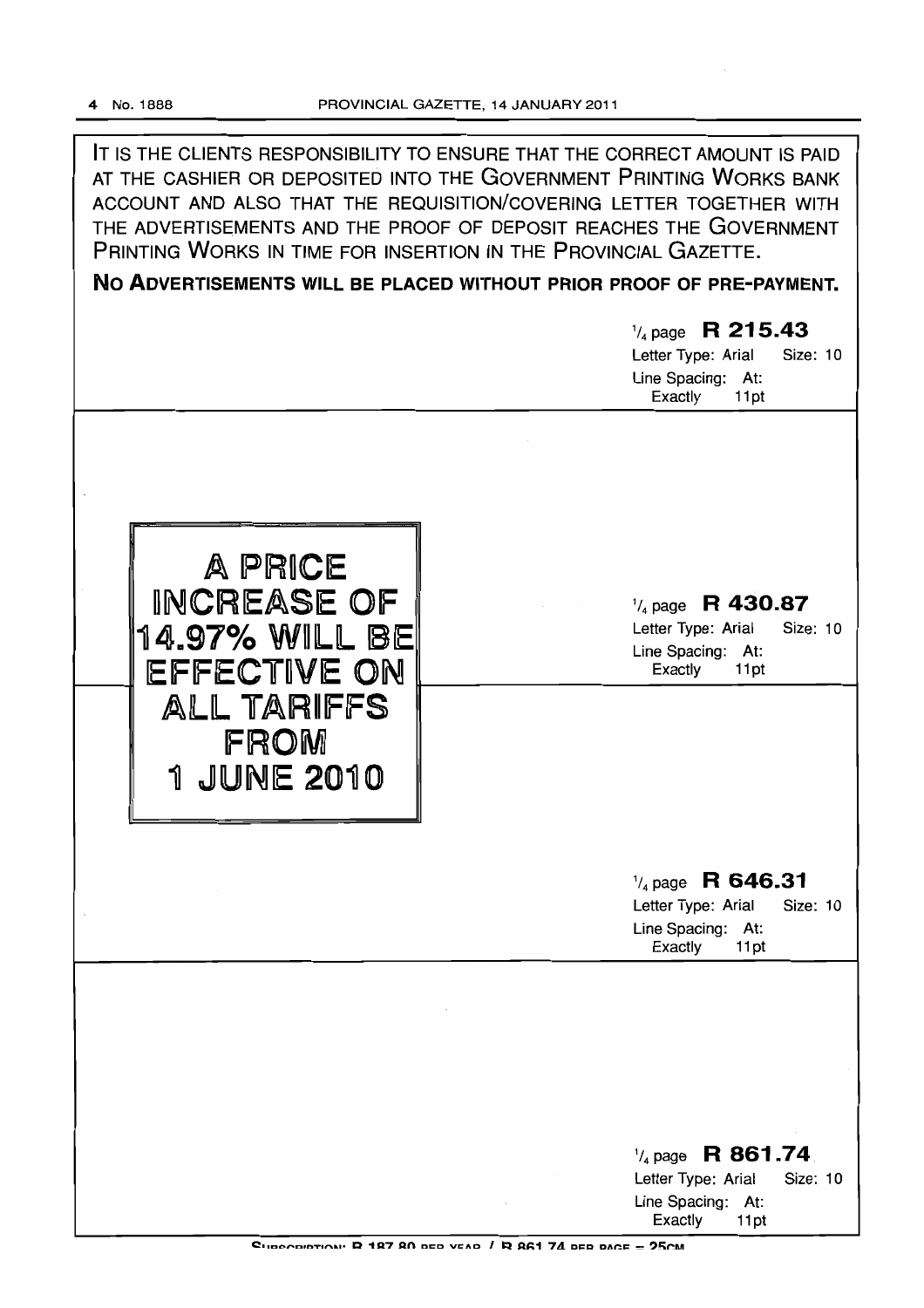# PROVINCIAL GAZETTE, 14 JANUARY 2011

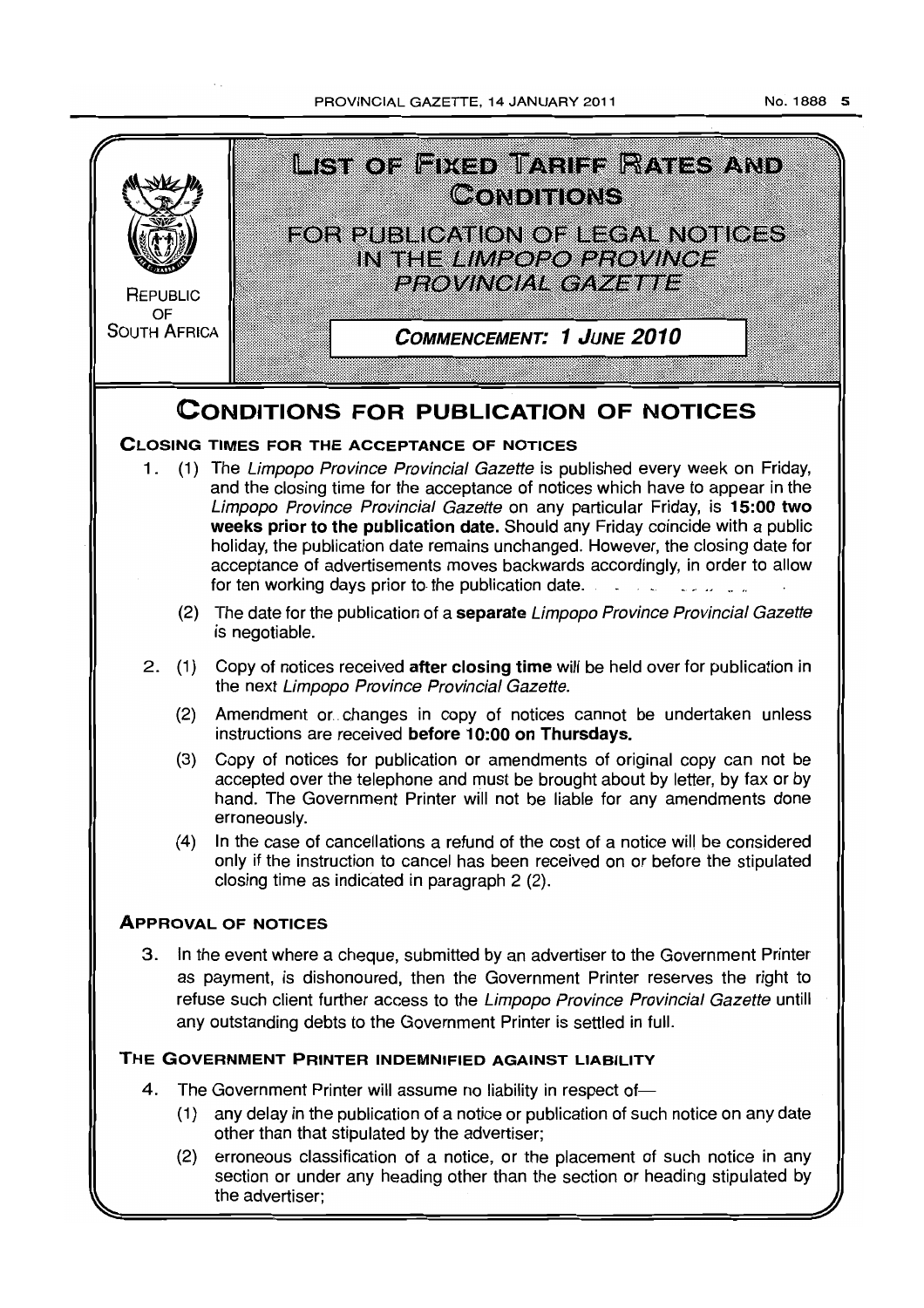$\overline{r}$  and the contract of the contract of the contract of the contract of the contract of the contract of the contract of the contract of the contract of the contract of the contract of the contract of the contract of (3) any editing, revision, omission, typographical errors or errors resulting from faint or indistinct copy.

# LIABILITY OF ADVERTISER

5. Advertisers will be held liable for any compensation and costs arising from any action which may be instituted against the Government Printer in consequence of the publication of any notice.

# **COPY**

- 6. Copy of notices must be typed on one side of the paper only and may not constitute part of any covering letter or document.
- 7. At the top of any copy, and set well apart from the notice, the following must be stated:

Where applicable

- (1) The heading under which the notice is to appear.
- (2) The cost of publication applicable to the notice, in accordance with the "Word Count Table",

# PAYMENT OF COST

- 9. With effect from 1 NOVEMBER 2004 no notice will be accepted for publication unless the cost of the insertion(s) is prepaid in CASH or by CHEQUE or POSTAL ORDERS. It can be arranged that money can be paid into the banking account of the Government Printer, in which case the deposit slip accompanies the advertisement before publication thereof.
- 10. (1) The cost of a notice must be calculated by the advertiser in accordance with the word count table.
	- (2) Where there is any doubt about the cost of publication of a notice, and in the case of copy, an enquiry, accompanied by the relevant copy, should be addressed to the Advertising Section, Government Printing Works, Private Bag X85, Pretoria, 0001 [Fax: (012) 323-8805], before publication.
- 11. Overpayment resulting from miscalculation on the part of the advertiser of the cost of publication of a notice will not be refunded, unless the advertiser furnishes adequate reasons why such miscalculation occurred. In the event of underpayments, the difference will be recovered from the advertiser, and the notice(s) will not be published until such time as the full cost of such publication has been duly paid in cash or by cheque or postal orders, or into the banking account.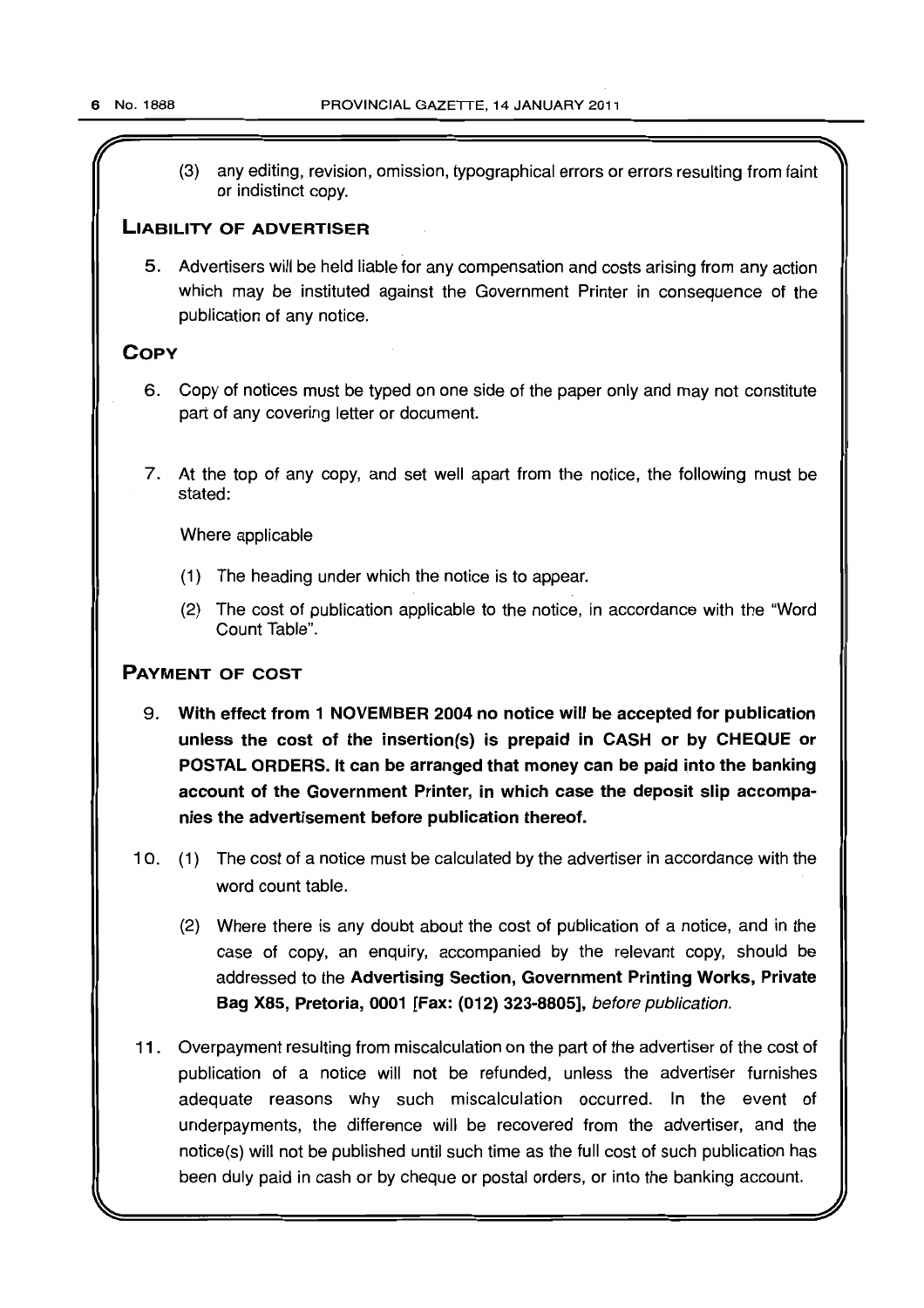- 12. In the event of a notice being cancelled, a refund will be made only if no cost regarding the placing of the notice has been incurred by the Government Printing Works.
- 13. The Government Printer reserves the right to levy an additional charge in cases where notices, the cost of which has been calculated in accordance with the Word Count Table, are subsequently found to be excessively lengthy or to contain overmuch or complicated tabulation.

# PROOF OF PUBLICATION

14. Copies of the Limpopo Province Provincial Gazette which may be required as proof of publication, may be ordered from the Government Printer at the ruling price. The Government Printer will assume no liability for any failure to post such Limpopo Province Provincial Gazette(s) or for any delay in despatching it/them.

# **GOVERNMENT PRINTERS BANK ACCOUNT PARTICULARS**

Bank:

ABSA

BOSMAN STREET

(012) 323 8805

Account No.: 4057114016

Branch code: 632005

Reference No.: 00000049

Fax No.:

# Enquiries:

| Mrs. L. Fourie    | Tel.: (012) 334-4686 |
|-------------------|----------------------|
| Mrs. H. Wolmarans | Tel.: (012) 334-4591 |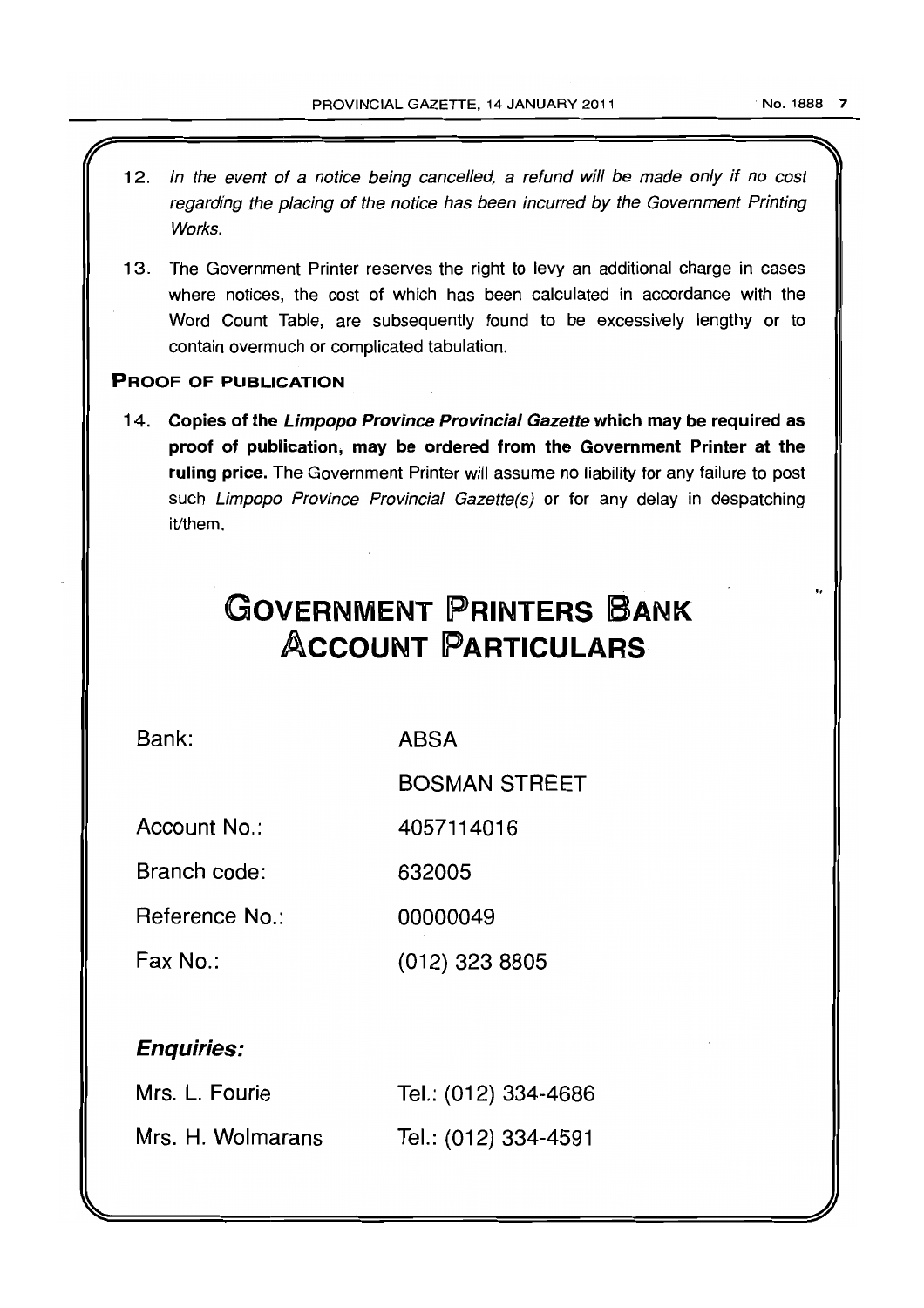# **GENERAL NOTICES 0 ALGEMENE KENNISGEWINGS**

# **NOTICE 1 OF 2011**

# **MARULENG LAND USE MANAGEMENT SCHEME 2008**

## **AMENDMENT SCHEME 23**

Kago-Boswa Consulting Spatial Planners, being the authorised agent of the owner of the property mentioned below, hereby give notice in terms of section 56 (1) of the Town-planning Ordinance, 1986 (Ordinance 15 of 1986), that we have applied to Maruleng Municipality for the amendment of Maruleng Land Use Management Scheme 2008, by the rezoning (including relaxation of the building line) of Erf 163, Hoedspruit, situated on Cobra Street, Hoedspruit, from "Residential 1» to "Business 3".

Particulars of the application will lie for inspection during office hours at the Municipal Library, 64 Springbok Street, Hoedspruit, for a period of 28 days from 7 January 2011.

Objections to or representations in respect of the application must be lodged with or in writing to the Municipal Manager at this address P.O. Box 627, Hoedspruit, 1380, within a period of 28 days from the 7th January 2011.

Address of the agent: Kago-Boswa Consulting Spatial Planners, P.O. Box 1244, Hoedspruit, 1380.

# **KENNISGEWING 1 VAN 2011**

**1-=3** 

# **MARULENG GRONDGEBRUIKSKEMA 2008**

# **WVSIGINGSKEMA 23**

Ons, Kago-Boswa Consulting Spatial Planners, synde die gemagtigde agent van die eienaar van die eiendom hieronder genoem, gee hiermee ingevolge artikel 56 (1) van die Ordonnansie op Dorpsbeplanning en Dorpe, 1986 (Ordonnansie 15 van 1986), kennis dat ons by die Maruleng Munisipaliteit aansoek gedoen het om die wysiging van die Maruleng Grondgebruikskema, 2008, deur die hersonering (en ontspanning van geboulyn) van Erf 163, Hoedspruit, gelee fe Cobrastraat, Hoedspruit, van "Residensieel 1" na "Besigheid 3".

Besonderhede van die aansoek Iê ter insae gedurende gewone kantoorure by die Munisipaliteit Biblioteek, Springbokstraat 64, Hoedspruit, vir 'n tydperk van 28 dae vanaf 7 Januarie 2011.

Besware teen of vertoë ten opsigte van die aansoek moet binne 'n tydperk van 28 dae vanaf 7 Januarie 2011 skriftelik by of tot die Munisipale Bestuurder by Posbus 627, Hoedspruit, 1380, ingedien of gerig word.

Adres van agent: Kago-Boswa Consulting Spatial Planners, Posbus 1244, Hoedspruit, 1380.

 $7 - 14$ 

## **NOTICE 2 OF 2011**

#### **POLOKWANEIPERSKEBULT AMENDMENT SCHEME 191**

Planning Concept being the authorised agent of the owner of Portion 3 of Erf 134, Pietersburg, situated at 22 Paul Kruger Street do hereby give notice in terms of section 56 (1) (b) (i) of the Town-planning and Townships Ordinance (Ordinance 15 of 1986) that I have applied to the Polokwane Municipality for the amendment of the Polokwane/Perskebult Town-planning Scheme, 2007, for the rezoning of above site from "Residential 1" to "Business 4" for offices.

Particulars of the application will lie for inspection during normal office hours at the offices of the Manager Planning: Directorate Planning and Development, First Floor, West Wing Civic Centre, Landdros Mare Street, Polokwane, for a period of 28 days from 7 January 2011.

Objections and or representations in respect to the application must be lodged with or made in writing to the underneath address or to the offices of the Manager Planning: Directorate Planning and Development, First Floor, Civic Centre, Landdros Mare Street, or Box 111, Polokwane, 0700, within a period of 28 days from 7 January 2011.

Address of agent: Planning Concept, Box 15001, Flora Park, Polokwane, 0699.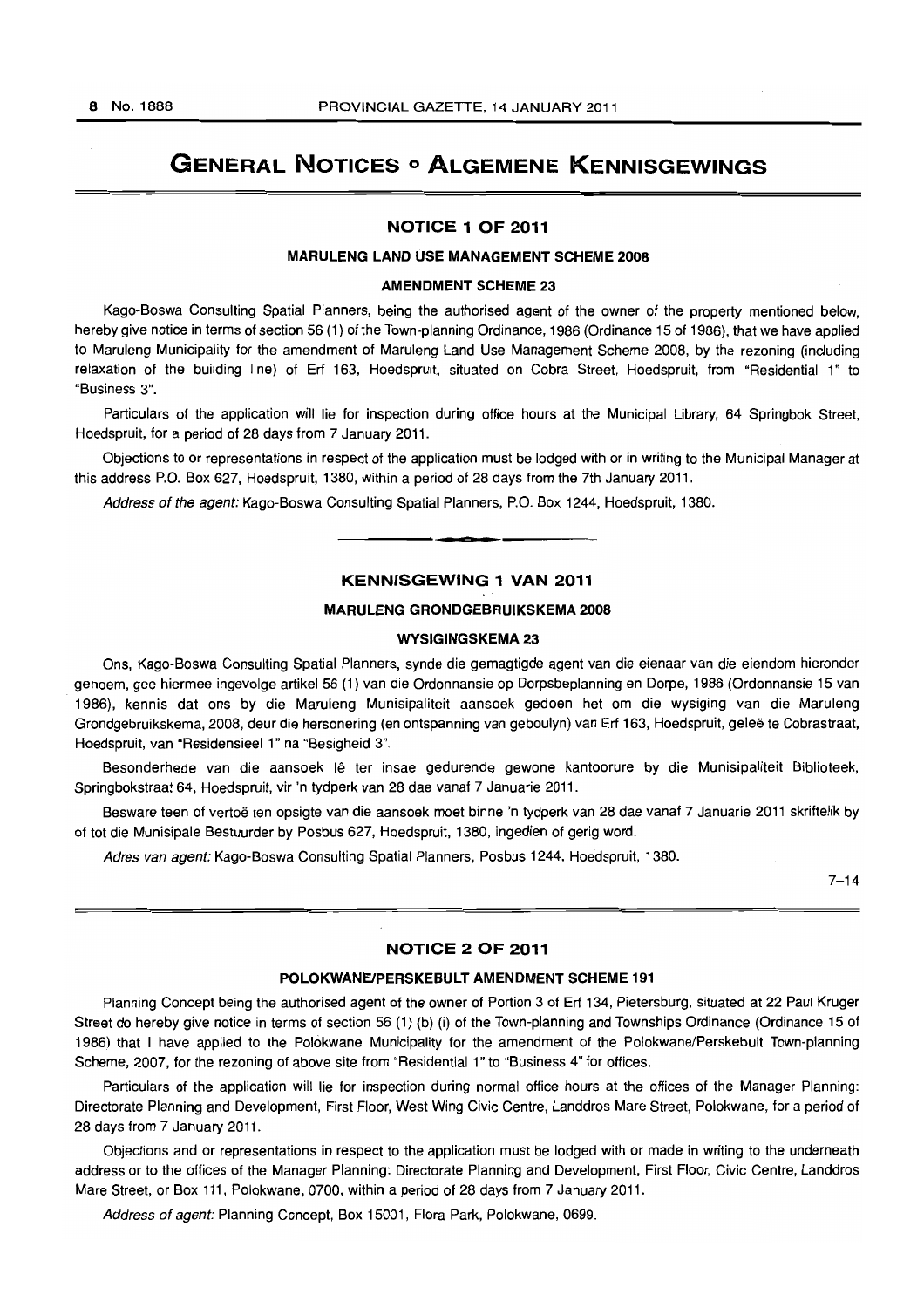#### **KENNISGEWING 2 VAN 2011**

#### POLOKWANEIPERSKEBULT~WVSIGINGSKEMA 191

Planning Concept synde die gemagtigde agent van die eienaar van Gedeelte 3 van Erf 134, Pietersburg, geleë te Paul Krugerstraat 22, gee hiermee ingevolge artikel 56 (1) (b) (i) van die Ordonnansie op Dorpsbeplanning en Dorpe (Ordonnansie 15 van 1986) kennis dat ek by die Polokwane Munisipaliteit aansoek gedoen het vir die wysiging van die Polokwane/Perskebult Dorpsbeplanningskema, 2007, deur hersonering van bogenoemde eiendom vanaf "Residensieel 1" na "Besigheid 4" vir kantore.

Besonderhede van die aansoek lê ter insae gedurende gewone kantoorure by die kantoor van die Bestuurder: Beplanning, Direktoraat Beplanning en Ontwikkeling, Eerste Vloer, Burgersentrum, Landdros Marestraat, Polokwane, vir 'n tydperk van 28 dae vanaf 7 Januarie 2011.

Besware teen of vertoe ten opsigte van die aansoek moet binne 28 dae van 7 Januarie 2011 skriftelik by of tot die Bestuurder: Beplanning, Direktoraat Beplanning en Ontwikkeling by onderstaande adres of by Posbus 111. Polokwane, 0700, ingedien of gerig word.

Adres van agent: Planning Concept, Posbus 15001, Flora Park, Polokwane, 0699.

 $7 - 14$ 

# **NOTICE 3 OF 2011**

#### **POLOKWANEIPERSKEBULT AMENDMENT** SCHEME, 193

I, Rian Beukes of the firm Rian Beukes Town & Regional Planners and Property Consultants being the authorized agent of the owner of Portion 1 of Erf 634, Pietersburg, hereby gives notice in terms of section 56 (1) of the Town Planning and Townships Ordinance (Ordinance 15 of 1986) that we have applied to the Polokwane Municipality for the amendment of the Polokwane/Perskebult Town Planning Scheme, 2007 for the rezoning of the above-mentioned properties which are situated at 40A Voortrekker Street, Polokwane, from "Residential 1", to ·Special" for a "Dwelling office", subject to the conditions as contained in Annexure 85 (e.g. Coverage—35%, FAR—0.35, height=1 storey, parking=4/100 m<sup>2</sup>).

Particulars of the application will lie for inspection during normal office hours at the office of the Town Planners or at the office of the Manager: Spatial Planning and Land Use Management, Room 125, First Floor, West Wing, Civic Centre, c/o Landdros Maree Street and Bodenstein Street, Polokwane, for a period of 28 days from 7 January 2011.

Objections to or representations in respect of the application must be lodged with or made to the Manager: Spatial Planning and Land Use Management at the above address or at PO Box 111. Polokwane, 0700, within a period of 28 days from 7 January 2011.

Address of applicant: Rian Beukes Town & Regional Planners and Property Consultants. PO Box 12417. Bendor, 0699. (015) 291-4821. Fax: 0866021851.

. **.. .** 

Date of first notice: 7 January 2011.

#### **KENNISGEWING 3 VAN 2011**

#### POLOKWANE/PERSKEBULT-WYSIGINGSKEMA, 193

Ek, Riaan Beukes van die firma Rian Beukes Stads- en Streekbeplanners en Eiendomskonsultante, synde die gemagtigde agent van die eienaar van Gedeelte 1 van Erf 634, Pietersburg, geleë te Voortrekkerstraat 40A gee hiermee kennis ingevolge artikel 56 (1) van die Ordonnansie op Dorpsbeplanning en Dorpe (Ordonnansie 15 van 1986) dat ek by die Polokwane Munisipaliteit aansoek gedoen het vir die hersonering van die bogenoemde eiendomme vanaf "Residensieel 1 ". na "Spesiaal" vir 'n "Woonhuiskantoor", onderhewig aan die voorwaardes soos vervat in Bylae 85 (o.a. Dekking=35%, VOV=0.35, hoogte =1 verdieping, parking: 4 per 100 m<sup>2</sup>).

Besonderhede van die aansoek lê ter insae gedurende gewone kantoorure by die kantoor van die Stadsbeplanner of die Bestuurder, Ruimtelike Beplanning en Grondgebruikbeheer, Kamer 125, Eerste Vloer, Wesvleuel, Burgersentrum, h/v Landdros Marestraat en Bodensteinstraat, Polokwane. vir 28 dae vanaf 7 Januarie 2011.

Besware en/of vertoë ten opsigte van die aansoek moet binne 28 dae vanaf 7 Januarie 2011 skriftelik tot die Bestuurder, Ruimtelike Beplanning en Grondgebruikbeheer by bovermelde adres of by Posbus 111. Polokwane, 0700. ingedien of gerig word.

Adres van applikant: Rian Beukes Stads- en Streekbeplanners en Eiendomskonsultante, Posbus 12417, Bendor, 0713. [Tel: (015) 291-4821], E-pos: rian.beukes@telkomsa.net

Datum van eerste publikasie: 7 Januarie 2011.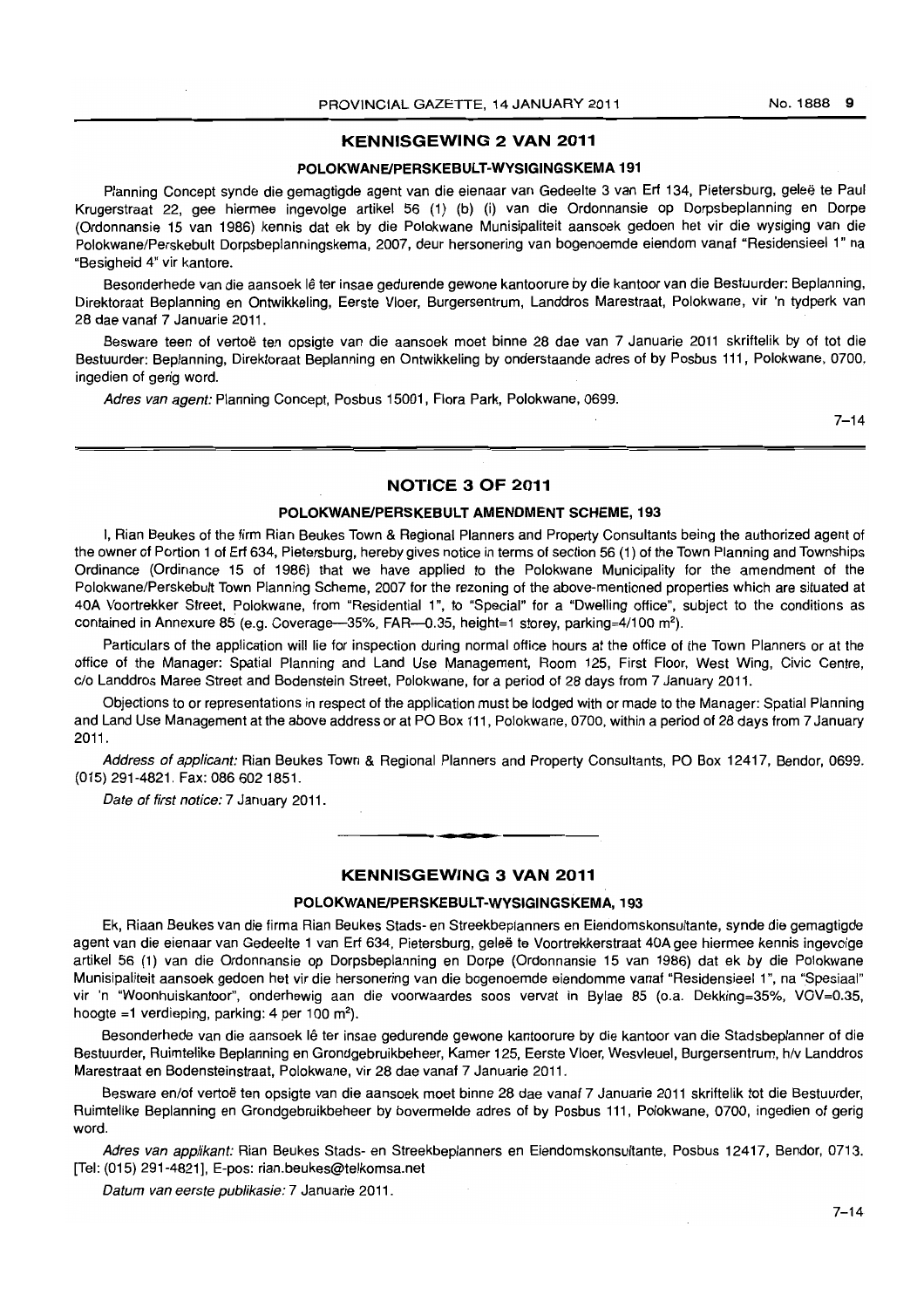# **GENERAL NOTICE 5 OF 2011**

#### MESSINA AMENDMENT **SCHEME 178**

#### NOTICE OF APPLICATION FOR THE AMENDMENT OF THE TOWN-PLANNING SCHEME IN TERMS OF SECTION 56 OF THE TOWN-PLANNING AND TOWNSHIPS ORDINANCE, 1986 (ORDINANCE 15 OF 1986)

I, Pierre Dante Moelich, of the firm Plankonsult Incorporated, being the authorised agent of the owner hereby give notice in terms of section 56 of the Town-planning and Townships Ordinance, 1986 (Ordinance 15 of 1986), that I have applied to the Musina Local Municipality for the amendment of the town-planning scheme known as the Messina Town-planning Scheme, 1983, by the rezoning of Erf 2449, Messina Nancefield Extension 7, from "Municipal" to "Special" for accommodation restricted to six (6) living units.

Particulars of the application will lie for inspection during normal office hours at the offices of the Municipal Manager: Civic Centre, Murphy Street, Musina, for a period of 28 days from 14 January 2011.

Objections and or representations in respect to the application must be lodged with or made in writing to the Municipal Manager at the above address or at Private Bag X611, Musina, 0900, within a period of 28 days from 14 January 2011.

Address of agent: Plankonsult Incorporated, PO Box 72729, Lynnwood Ridge, 0040. Tel: (012) 993-5848. Fax: (012) 993-1292. E-mail: a-ms@plankonsult.co.za

Dates of publication: 14 January 2011 and 21 January 2011.

# **ALGEMENE KENNISGEWING 5 VAN 2011**

**• e** 

# **MESSINA-WYSIGINGSKEMA 178**

. KENNISGEWING VAN AANSOEK OM WYSIGING VAN DORPSBEPLANNINGSKEMA INGEVOLGE ARTIKEL 56 VAN DIE ORDONNANSIE OP DORPSBEPLANNING EN DORPE, 1986 (ORDONNANSIE 15 VAN 1986)

Ek, Pierre Dante Moelich, van die firma Plankonsult Ingelyf, synde die gemagtigde agent van die eienaar, gee hiermee ingevolge artikel 56 van die Ordonnansie op Dorpsbeplanning en Dorpe, 1986 (Ordonnansie 15 van 1986), kennis dat ek by die Musina Plaaslike Munisipaliteit aansoek gedoen het om die wysiging van die dorpsbeplanningskema bekend as Messinadorpsbeplanningskema, 1983, deur die hersonering van Erf 2449, Messina Nancefield Uitbreiding 7, vanaf "Munisipaal" na "Spesiaal" vir akkommodasie beperk tot ses (6) woonvertrekke.

Besonderhede van die aansoek lê ter insae gedurende gewone kantoorure by die kantoor van die Munisipale Bestuurder: Burgersentrum, Murphystraat, Musina, vir 'n tydperk van 28 dae vanaf 14 Januarie 2011.

Besware teen of vertoë ten opsigte van die aansoek moet binne 'n tydperk van 28 dae vanaf 14 Januarie 2011, skriftelik by of tot die Munisipale Bestuurder by bovermelde adres of by Privaatsak X611, Musina, 0090, ingedien of gerig word.

Adres van agent: Plankonsult Ingelyf, Posbus 72729, Lynnwoodrif, 0040. Tel: (012) 993-5848. Faks: (012) 993-1292. E-pos: a-ms@plankonsult.co.za

Datums van publikasies: 14 Januarie 2011 and 21 Januarie 2011.

14-21

# **GENERAL NOTICE 6 OF 2011**

#### **MESSINA AMENDMENT SCHEME 179**

I, Theo Kotze, being the authorised agent of the owner of the property mentioned below, hereby give notice in terms of section 56 (1) (b) (i) of the Town-planning and Townships Ordinance (Ordinance 15 of 1986), that I have applied to Musina Local Municipality for the amendment of the town-planning scheme known as the Messina Town-planning Scheme, 1983, in the following manner: Messina Amendment Scheme 179: By the rezoning of Erf 603, Messina Extension 1 (situated at the intersection of Watson Road and Turner Avenue), from "Residential 1" to "Business 1". The purpose with the application is to use the property for business purposes.

Particulars of the application will lie for inspection during normal office hours at the offices of the Municipal Manager, Civic Centre, 21 Irwin Street, for a period of 28 days from 14 January 2011.

Objections to or representations in respect of the application must be lodged with or made in writing to the Municipal Manager at the above address or at Private Bag X611, Musina, 0090, within a period of 28 days from 14 January 2011.

Agent: Developlan, PO Box 1883, Polokwane, 0700.

Date of first publication: 14 January 2011.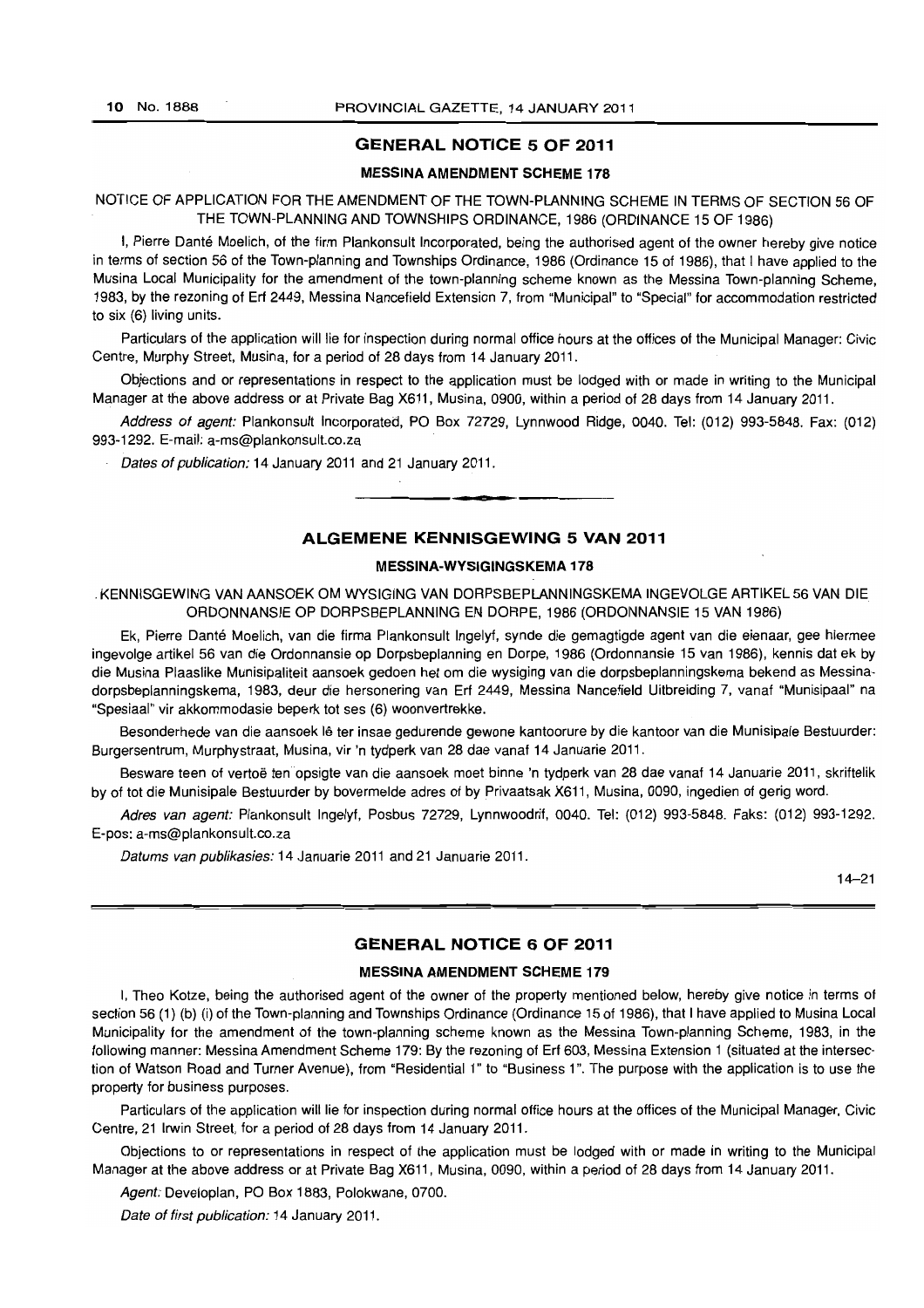# **ALGEMENE KENNISGEWING 6 VAN 2011**

#### **MESSINA-WYSIGINGSKEMA 179**

Ek. Theo Kotze, synde die gemagtigde agent van die eienaar van ondergemelde eiendom. gee hiermee ingevolge artikel 56 (1) (b) (i) van die Ordonnansie op Dorpsbeplanning en Dorpe (Ordonnansie 15 van 1986) kennis dat ek aansoek gedoen het by die Musina Plaaslike Munisipaliteit vir die wysiging van die dorpsbeplanningskema bekend as die Messinadorpsbeplanningskema. 1983, op die volgende wyse: Messina-wysigingskema 179: Deur die hersonering van Ert 603, Messina Uitbreiding 1 (geleë op hoek van Watsonweg & Turnerlaan, Messina), vanaf "Residensieel 1" na "Besigheid 1". Die doel met die aansoek is am die perseel vir besigheidsdoeleindes te benut.

Besonderhede van voormelde aansoek lê ter insae gedurende gewone kantoorure by die kantoor van die Munisipale Bestuurder, Burgersentrum, Irwinstraat 21, Musina, vir 'n tydperk van 28 dae vanaf 14 Januarie 2011.

Besware teen of vertoë ten opsigte van die aansoek moet binne 'n tydperk van 28 dae van 14 Januarie 2011, skriftelik by of tot die Munisipale Bestuurder by bovermelde adres of by Privaatsak X611, Musina, 0090, ingedien of gerig word.

Agent: Developlan. Posbus 1883, Polokwane, 0700.

Datum van eerste publikasie: 14 Januarie 2011.

14-21

# **GENERAL NOTICE 7 OF 2011**

#### **TZANEEN AMENDMENT SCHEME 238**

We, Jacques du Toit & Associates, Town and Regional Planners, being the authorized agent of the owner of the property mentioned below, hereby give notice in terms of section 56 (1) (b) (i) of the Town-planning and Townships Ordinance, 1986 (Ordinance 15 of 1986), that we have applied to the Greater Tzaneen Municipality for the amendment of the Tzaneen Townplanning Scheme, 2000. in respect of Ert 4413. Tzaneen Extension 75. situated in Wolkberg Avenue (part of Riverside Estate). zoned as "Business 3" with an Annexure. by the deletion of said ert from Annexure 109, and the addition of Annexure 133 to the scheme; in order to reallocate existing rights due to a subdivision.

Particulars of the application will lie for inspection during normal office hours at the offices of the Municipal Manager, Civic Centre, Agatha Street, Tzaneen, for a period of 28 days from 14 January 2011,

Objections to or representations in respect of the application must be lodged with or made in writing to the Municipal Manager at the above address or at PO Box 24, Tzaneen, 0850, within a period of 28 days from 14 January 2011.

Address of agent: Jacques du Toit & Associates. PO Box 754, Tzaneen, 0850.

### **ALGEMENE KENNISGEWING 7 VAN 2011**

• **iiiII:lL •** 

#### **TZANEEN-WVSIGINGSKEMA 238**

Ons, Jacques du Toil & Medewerkers, Stads- en Streeksbeplanners, synde die gemagtigde agent van die eienaar van die eiendom hieronder genoem, gee hiermee ingevolge artikel 56 (1) (b) (i) van die Ordonnansie op Dorpsbeplanning en Dorpe. 1986 (Ordonnansie 15 van 1986), kennis dat ons by die Groler Tzaneen Munisipaliteit aansoek gedoen het om die wysiging van die Tzaneen-dorpsbeplanningskema. 2000, met betrekking tot Ert 4413, Tzaneen Uitbreiding 75, gelee te Wolkbergrylaan (dee I van Riverside Estate), wat gesoneer is as "Besigheid 3" met 'n Bylae, deur die skrapping van genoemde ert uit Bylae 109, en die toevoeging van Bylae 133. tot die skema met die doel om bestaande regte as gevolg van 'n onderverdeling toe te wys.

Besonderhede van die aansoek lê ter insae gedurende gewone kantoorure by die kantoor van die Munisipale Bestuurder, Burgersentrum, Agathastraat, Tzaneen, vir 'n tydperk van 28 dae vanaf 14 Januarie 2011.

Besware teen of vertoë ten opsigte van die aansoek moet binne 'n tydperk van 28 dae van 14 Januarie 2011, skriftelik by of tot die Munisipale Bestuurder by bovermelde adres of by Posbus 24, Tzaneen, 0850, ingedien of gerig word.

Adres van agent: Jacques du Toit & Medewerkers, Posbus 754, Tzaneen, 0850.

14-21

# **GENERAL NOTICE 8 OF 2011**

#### **BELA-BELA AMENDMENT SCHEME 33**

NOTICE OF APPLICATION FOR AMENDMENT OF THE TOWN-PLANNING SCHEME IN TERMS OF SECTION 56 (1) (b) (i) OF THE TOWN-PLANNING AND TOWNSHIPS ORDINANCE, 1986 (ORDINANCE No.15 OF 1986)

We, Geo Projects, authorised agents of the owner of Portions 267, 268 and 269 of the farm Roodepoort 467 KR Bela-Bela, hereby give notice in terms of section 56 (1) (b) (i) of the Town-planning and Townships Ordinance, 1986 (Ordinance No. 15 of 1986), that we have applied to the Bela-Bela Municipality for the amendment of the town-planning scheme known as the Bela-Bela Land Use Scheme, 2008, by the amendment of the zoning of the property by the addition of an Annexure 120 to the existing Agriculture zoning, 10 make provision for Overnight Accommodation and additional uses as indicated in the Annexure 120 to the amendment scheme.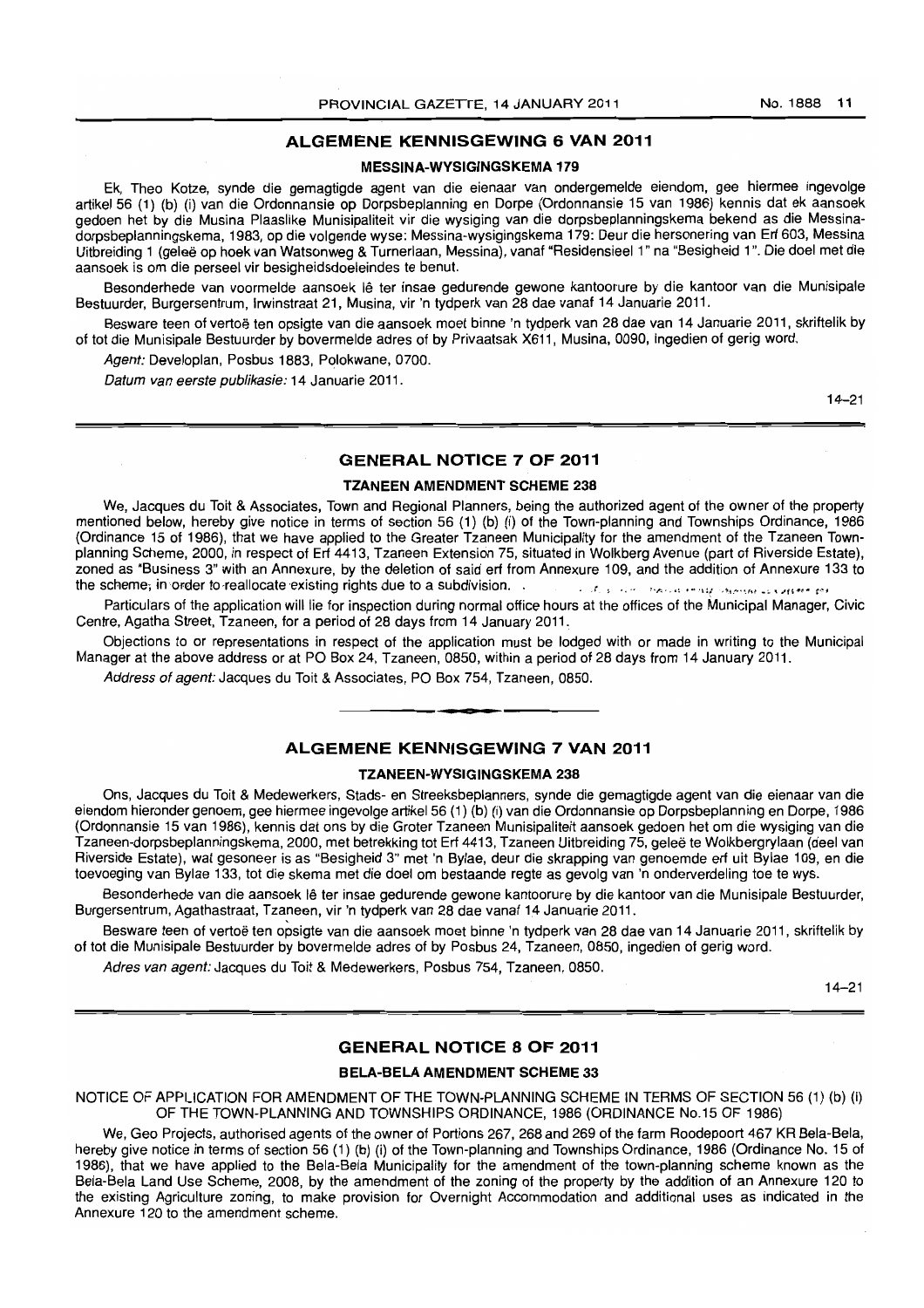Particulars of the application will lie for inspection during normal office hours at the offices of the Municipal Manager, Municipal Offices, Bela-Bela, for a period of 28 days from 14 January 2011.

Objections to or representations in respect of the application must be lodged with or made in writing to the Municipal Manager at the above address or at Private Bag X1609, Bela-Bela, 0480, within a period of 28 days from 14 January 2011. Address: PO Box 919, Bela-Bela, 0480, Tel: 082 881 7252.

. **.. .** 

# ALGEMENE KENNISGEWING 8 VAN 2011

#### BELA-BELA-WYSIGINGSKEMA 33

KENNISGEWING VAN AANSOEK OM WYSIGING VAN DIE DORPSBEPLANNINGSKEMA INGEVOLGE ARTIKEL 56 (1) (b) (i) VAN DIE ORDONNANSIE OP DORPSBEPLANNING EN DORPE, 1986 (ORDONNANSIE No.15 VAN 1986)

Ons, Geo Projects, synde die gemagtigde agent van die eienaars van Gedeeltes 267, 268 en 269, van die plaas Roodepoort 467 KR, Bela-Bela, gee hiermee ingevolge artikel 56 (1) (b) (i) van die Ordonnansie op Dorpsbeplanning en Dorpe, 1986 (Ordonnansie 15 van 1986), kennis dat ons by die Bela-Bela Munisipaliteit aansoek gedoen het om die wysiging van die dorpsbeplanningskema bekend as die Bela-Bela-grondgebruikskema, 2008, deur die sonering van die eiendom hierbo beskryf, te wysig deur die byvoeging van bylaes tot die bestaande Landbou sonering, om voorsiening te maak vir onder andere Oornag Akkommodasie en verdere gebruike soos uiteen gesit in die Bylae 120, tot die wysigingskema.

Besonderhede van die aansoek lê ter insae gedurende gewone kantoorure by die kantoor van die Munisipale Bestuurder, Munisipale Kanlore, Bela-Bela, vir 'n tydperk van 28 dae vanaf 14 Januarie 2011.

Besware teen of vertoë ten opsigte van die aansoek moet binne 'n tydperk van 28 dae vanaf 14 Januarie 2011, skriftelik by of tot die Munisipale Bestuurder by bovermelde adres of by Privaatsak X1609, Bela-Bela, 0480, ingedien of gerig word.

Adres: Posbus 919, Bela-Bela, 0480. Tel: 082 881 7252.

14-21

# GENERAL NOTICE 9 OF 2011

#### REMOVAL OF RESTRICTIONS ACT, 1967

# THE REMOVAL OF THE CONDITIONS IN THE DEED OF GRANT *"!G928/1981* LB OF ERF 1923, SESHEGO A AND THE SIMULTANEOUS AMENDMENT OF THE POLOKWANE/PERSKEBULT AMENDMENT SCHEME, 2007

#### AMENDMENT SCHEME 197

It is hereby notified that application has been made in terms of section 3 (1) of the Removal of Restrictions Act, 1967, by the firm Rian Beukes Town and Regional Planners and Property Consultants for:

The removal of conditions 1-7 in Deed of Grant TG928/1981 of Erf 1923, Seshego A, to be used for the development of townhouses and simultaneous application for the amendment of the Polokwane/Perskebult Town-planning Scheme, 2007, for the rezoning of ther above-mentioned property situated on the c/o Chris Hani Street and Solomon Mahlangu Street, Seshego A, from "Residential 1" to "Residential 4", and simultaneous application in terms of Clause 21 of the Polokwane/Perskebult Town Planning Scheme, 2007, for the increase in density to permit 75 dwelling units per ha.

Particulars of the application will lie for inspection during normal office hours at the office of the Manager: Spatial Planning and Land Use Management. Room 125, First Floor, West Wing, Civic Centre, c/o Landdros Maree Street and Bodenstein Street, Polokwane, until 11 February 2011, while the removal of restrictions application is open for inspection at the office of the Department of Local Government and Housing, c/o Landdros Mare & Rabe Streets, Polokwane, until 11 February 2011.

Objections to or representations in respect of the application must be lodged with or made to the Head of Department, Local Government and Housing, Private Bag X 9485, Polokwane, 0700, or at the above address.

Address of applicant: Rian Beukes Town & Regional Planners and Property Consultants, PO Box 12417, Bendor, 0699. Tel: (015) 291-4821, Fax: 0866021851.

Date of first publication: 14 January 2011.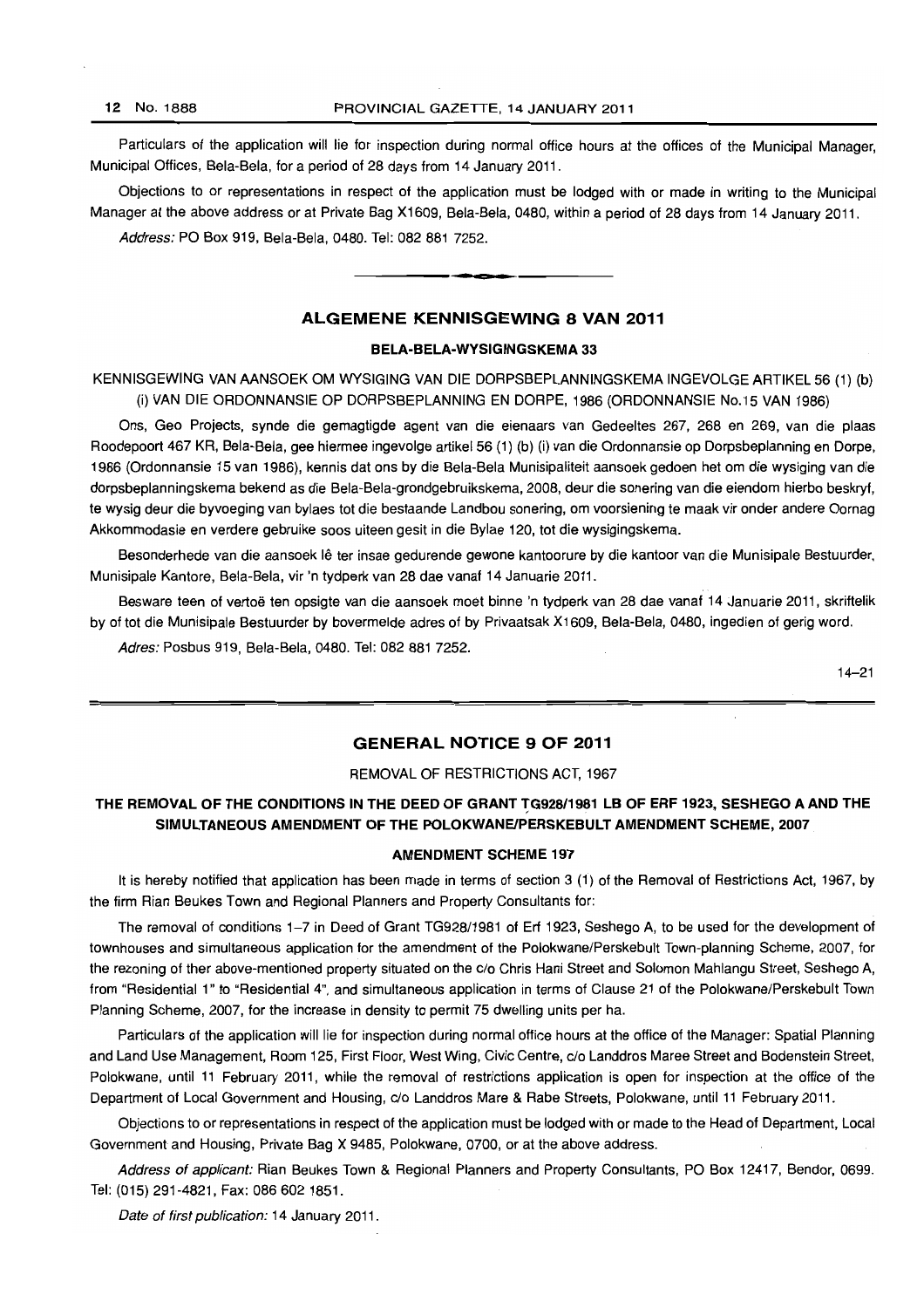#### **ALGEMENE KENNISGEWING 9 VAN 2011**

WET OP OPHEFFING VAN BEPERKINGS, 1967

#### **DIE OPHEFFING VAN TITELVOORWAARDES IN VERLENINGSAKTE TG92811981 LB VAN ERF 1923, SESHEGO A, EN DIE GELYKTYDIGE WYSIGING VAN DIE POLOKWANEIPERSKEBULT-DORPSBEPLANNINGSKEMA, 2007**

#### **WYSIGINGSKEMA 197**

Hiermee word bekend gemaak dat ingevolge die bepalings van artikel 3 (1) van die Wet op Opheffing van Beperkings, 1967, aansoek gedoen is deur die firma Rian Beukes Stads en Streekbeplanners en Eiendomskonsultante vir: Die opheffing van voorwaardes: 1-7 in Verleningsakte TG928/1981 LB van Erf 1923, Seshego A, ten einde die eiendom vir die ontwikkeling van wooneenhede aan te wend, en gelyktydig aansoek vir die wysiging van die Polokwane/Perskebult Dorpsbeplanningskema, 2007 (Wysigingskema 197) deur die hersonering van die eiendom hierbo beskryf, gelee te h/v Chris Hanistraat en Solomon Mahlangustraat, Seshego A, vanat "Residensieel 1" na "Residensieel 4" asook aansoek in terme van Klousule 21 van die Polokwane/Perskebult-dorpsbeplanningskema, 2007, vir die verhoging van die digtheid na 75 eenhede per ha.

Besonderhede van die aansoek lê ter insae gedurende gewone kantoorure by die kantoor van die Bestuurder, Ruimtelike Beplanning en Grondgebruikbeheer, Kamer 125, Eerstevloer, Wesvleuel, Burgersentrum, hlv Landdros Marestraat en Bodensteinstraat, Polokwane, tot 11 Februarie 2011, terwyl die opheffing van beperkende voorwaardes dokumente ter insae Ie by die Hoof, Departement Plaaslike Bestuur en Behuising, h/v Landdros Mare- en Rabestraat, Polokwane, tot 11 Februarie 2011.

Besware en of vertoë ten opsigte van die aansoek kan voor of op 13 November 2009 skriftelik by die Departement Plaaslike Bestuur en Behuising, Privaatsak X9485, Polokwane, 0700, ingedien, of moet die kantoor nie later as 13 November 2009 bereik nie.

Adres van applikant: Rian Beukes Stads en Streekbeplanners en Eiendomskonsultante, Posbus 12417, Bendor, 0713. [Tel: (015) 291-4821.J E-pos: rian.beukes@telkomsa.net

Datum van eerste publikasie: 14 Januarie 2011.

14-21

# **GENERAL NOTICE 10 OF 2011**

#### **NOTICE IN TERMS OF THE LEPHALALE TOWN-PLANNING SCHEME, 2005**

Notice is hereby given that I, Wally Ross, the undersigned, intend to apply to the Lephalale Municipality for a consent use on Portion 15 of the Farm Werkendam 474 LQ and the existing building thereon for the following purposes:

1. "Agricultural XIV- for "Residential Use" for purposes of a Lodge.

In terms of the above-mentioned town-planning scheme the land is zoned "Agricultural". Plans and/or particulars relating to the application will lie for inspection during normal office hours at the office of: Ross and Cilliers Architects, 48 Ellis Street. Ellisras, Tel: (071) 600-3426 or E-mail: rosscilliers@gmail.com

Any person who desires to lodge his/her objections or comments against the application must do so in writing to both to: The Municipal Manager: Lephalale Local Municipality, Private Bag X136, Lephalale, 0555, as well as the applicant, not later than 28 days from 14 January 2011.

Postal address of the applicant: Ross and Cilliers Architects, Private Bag 20, Postnet Onverwacht, 0557.

# • **a • ALGEMENE KENNISGEWING 10 VAN 2011**

#### **KENNISGEWING INGEVOLGE LEPHALALE-DORPSBEPLANNINGSKEMA, 2005**

Kennis geskied hiermee dat ek, Wally Ross, die ondergetekende, van voorneme is am by die Lephalale Munisipaliteit aansoek te doen om Gedeelte 15 van die plaas Werkendam 474 LQ, en die bestaande geboue daarop vir die volgende doeleindes te gebruik:

1. Landbou XIV-"Residensiele gebruik" for purposes of a Lodge.

Die sonering van die grond ingevolge bogenoemde dorpsbeplanningskema is "Landbou". Planne en/of besonderhede aangaande hierdie aansoek lê ter insae gedurende normale kantoorure by die kantore van: Ross and Cilliers Architects, Ellisstraat 48, Ellisras, Tel: (071) 600-3426 of E-pos: rosscilliers@gmail.com

Enige persoon wat beswaar of kommentaar wil aanteken teen hierdie aansoek moet dit skriftelik doen en indien by beide die: Munisipale Bestuurder, Lephalale Munisipaliteit, Privaatsak X136, Lephalale, 0555, sowel as die aansoeker, nie later nie as 28 dae vanaf 14 Februarie 2011.

Posadres van applikant: Ross and Cilliers Architects, Privaatsak 20, Postnet Onverwacht, 0557.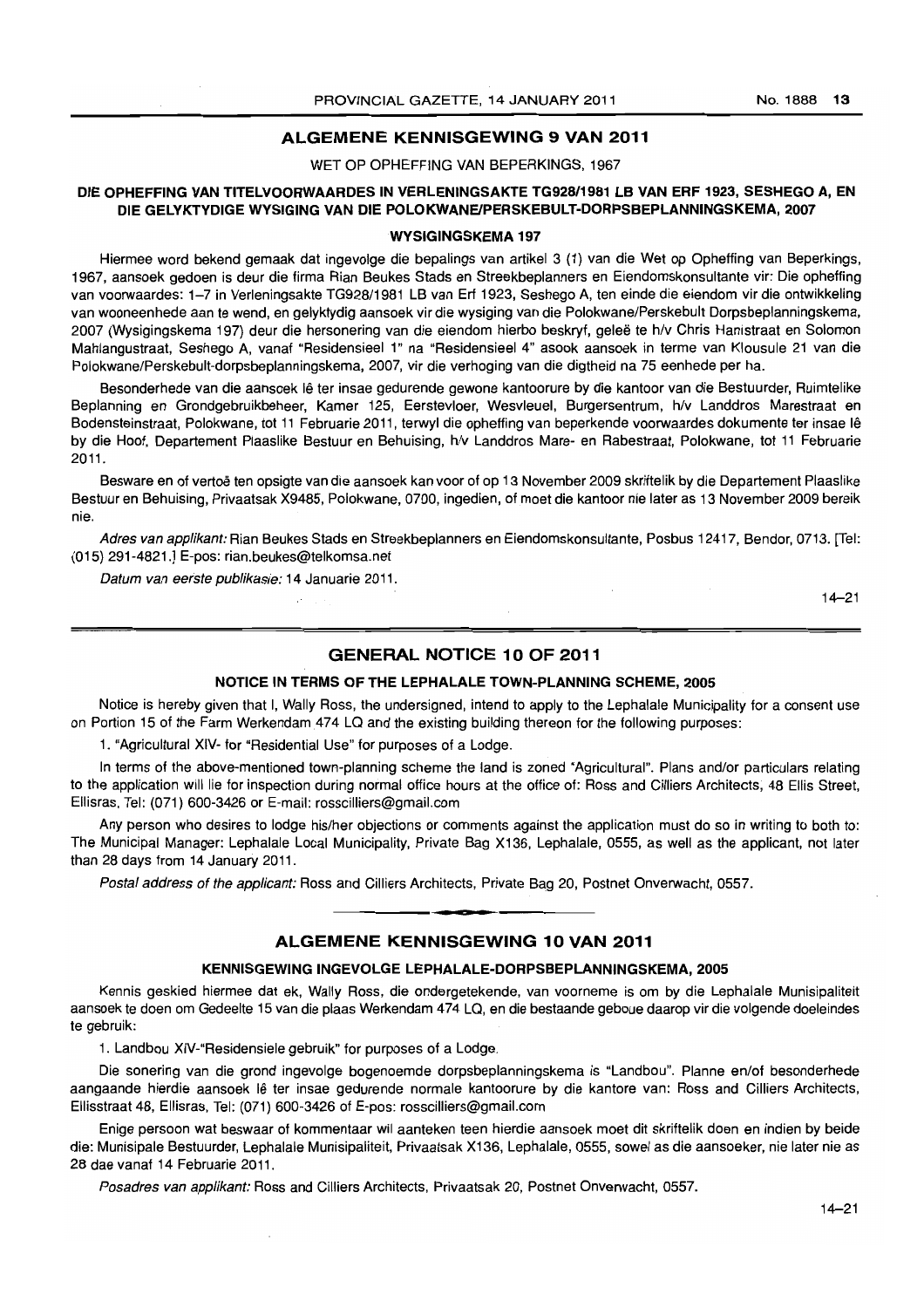# **LOCAL AUTHORITY NOTICES PLAASLIKE BeSTUURSKENNISGEWINGS**

#### LOCAL AUTHORITY NOTICE 3

#### GREATER TZANEEN MUNICIPALITY

#### TZANEEN AMENDMENT SCHEME 148

It is hereby notified in terms of the provisions of section 57 (1) (a) of the Town-planning and Townships Ordinance, 1986 (Ordinance 15 of 1986), that the Greater Tzaneen Municipality has approved the amendment of the Tzaneen Town-planning Scheme, 2000, by the rezoning of the following properties;

Erf 2985, Tzaneen Extension 47 from "Commercial" to "Business 1".

Remainder of Erf 3366, Tzaneen Extension 22 from "Commercial" to "Business 1".

Portion 1 of Erf 3366, Tzaneen Extension 22 from "Commercial" to "Business 1".

Portion 3 of Erf 3366, Tzaneen Extension 22 from "Commercial" to "Industrial 1".

Portion 4 of Erf 3366, Tzaneen Extension 22 from "Commercial" to "Industrial 1".

Map 3 and the scheme clauses of the amendment scheme are filed with the Acting Municipal Manager of the Greater Tzaneen Municipality, Tzaneen, and the Director: Department of Local Government and Housing, Polokwane, and are open for inspection during normal office hours.

This amendment is known as Tzaneen Amendment Scheme 148 and shall come into operation on the date of publication of this notice.

#### Mrs T.C. MAMETJA, Acting Municipal Manager

Municipal Offices, PO Box 24, Tzaneen, 0850

Date: 14 January 2011

Notice No. PD 1/2011

## PLAASLIKE BESTUURSKENNISGEWING 3

**CIE •** 

#### GROTER TZANEEN MUNISIPALITEIT

#### TZANEEN-WYSIGINGSKEMA 148

Hiermee word ingevolge die bepalings van artikel 57 (1) (a) van die Ordonnansie op Dorpsbeplanning en Dorpe, 1986 (Ordonnansie 15 van 1986), bekend gemaak dat die Groter Tzaneen Munisipaliteit die wysiging van die Tzaneen Dorpsbeplanningskema, 2000, goedgekeur het, deur die hersonering van die volgende eiendomme:

Erf 2985, Tzaneen Uitbreiding 47 vanaf "Kommersieel" na "Besigheid 1",

Restant van Erf 3366, Tzaneen Uitbreiding 22 vanaf "Kommersieel" na "Besigheid 1".

Gedeelte 1 van Erf 3366, Tzaneen Uitbreiding 22 vanaf "Kommersieel" na "Besigheid 1".

Gedeelte 3 van Erf 3366, Tzaneen Uitbreiding 22 vanaf "Kommersieel" na "Nywerheid 1".

Gedeelte 4 van Erf 3366, Tzaneen Uitbreiding 22 vanaf "Kommersieel" na "Nywerheid 1",

Kaart 3 en die skemaklousules van hierdie wysigingskema word deur die waarnemende Munisipale Bestuurder van die Grater Tzaneen Munisipaliteit, Tzaneen, en die Direkteur: Departement Plaaslike Regering en Behuising, Polokwane, in bewaring gehou en lê gedurende gewone kantoorure ter insae.

Hierdie wysiging staan bekend as Tzaneen-wysigingskema 148 en tree op datum van publikasie van hierdie kennisgewing in werking.

#### Mev. T.C. MAMET JA, Waarnemende Munisipale Bestuurder

Munisipale Kantore, Posbus 24, Tzaneen, 0850

Datum: 14 Januarie 2011

Kennisgewing No. PD 1/2011